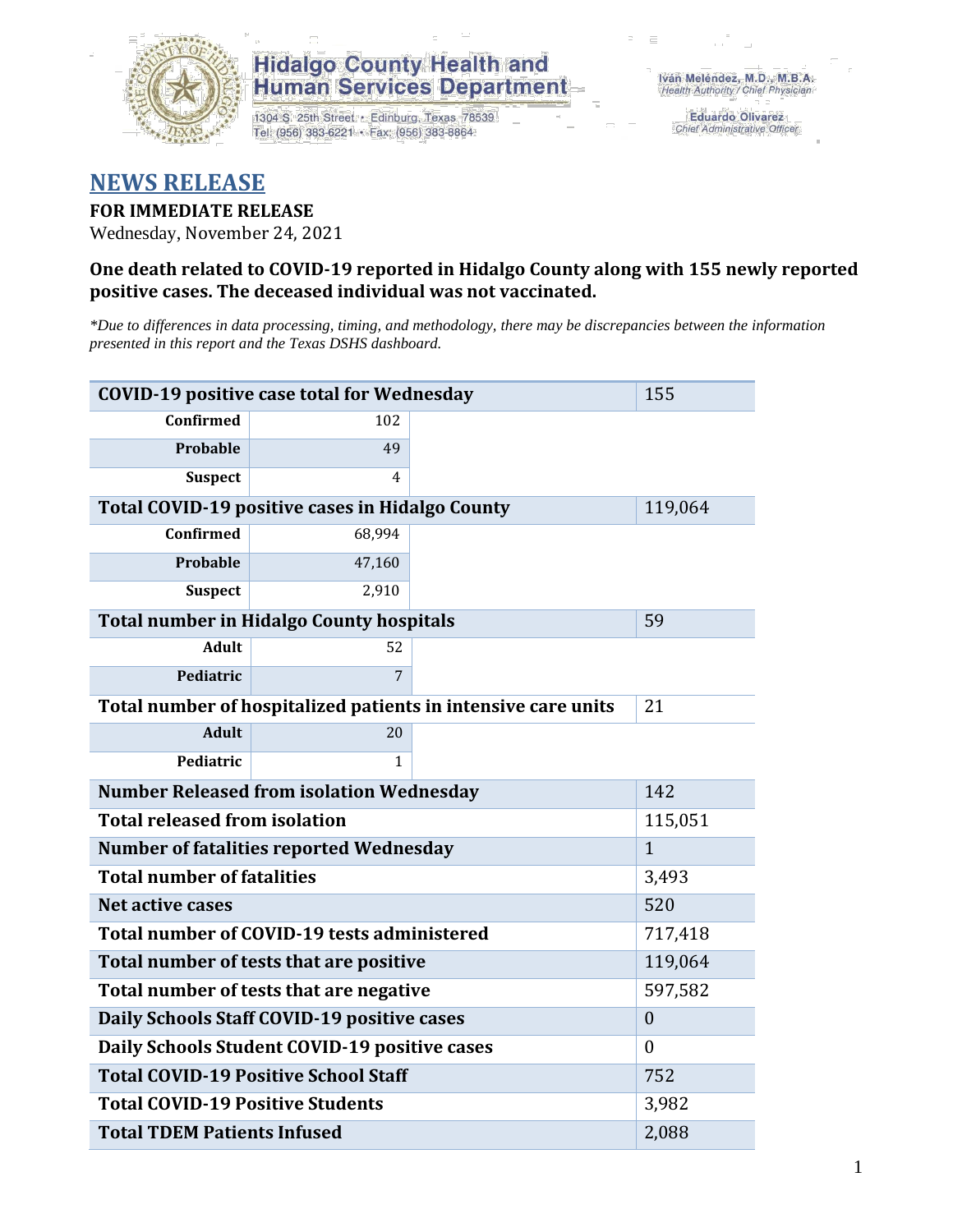

### **Hidalgo County Health and Human Services Department**

1304 S. 25th Street · Edinburg, Texas 78539 Tel: (956) 383-6221 · Fax: (956) 383-8864

Iván Meléndez, M.D., M.B.A. Health Authority / Chief Physician

> **Eduardo Olivarez** Chief Administrative Officer

*Hidalgo County uses the case status definition provided by the Texas Department of State Health Service's 2020 Epi Case Criteria Guide revised November 2020.*

- *1. Confirmed: A person who has tested positive through a molecular or PCR (oral or nasal swabs) test that looks for the presence of the virus's genetic material.*
- *2. Probable: A person who meets presumptive laboratory evidence through detection of COVID-19 by antigen test in a respiratory specimen.*
- *3. Suspect: A person who meets supported laboratory evidence through detection of specific antibodies in serum, plasma, whole body, and no prior history of being confirmed or probable case.*

*For more information of case status definition for COVID-19, please refer to:*

<https://www.dshs.state.tx.us/IDCU/investigation/epi-case-criteria-guide/2020-Epi-Case-Criteria-Guide.pdf>

| Age Range Gender |     |      | City     |  |
|------------------|-----|------|----------|--|
|                  | 30s | Male | Edinburg |  |

#### The death includes: Case Breakdown by Age Group:

| <b>Age Range</b> | <b>Number of Cases</b> |
|------------------|------------------------|
| $0 - 11$         | 31                     |
| 12-19            | 23                     |
| 20s              | 23                     |
| 30 <sub>s</sub>  | 18                     |
| 40s              | 16                     |
| 50s              | 23                     |
| 60s              | 9                      |
| $70+$            | 12                     |
| Total:           | 155                    |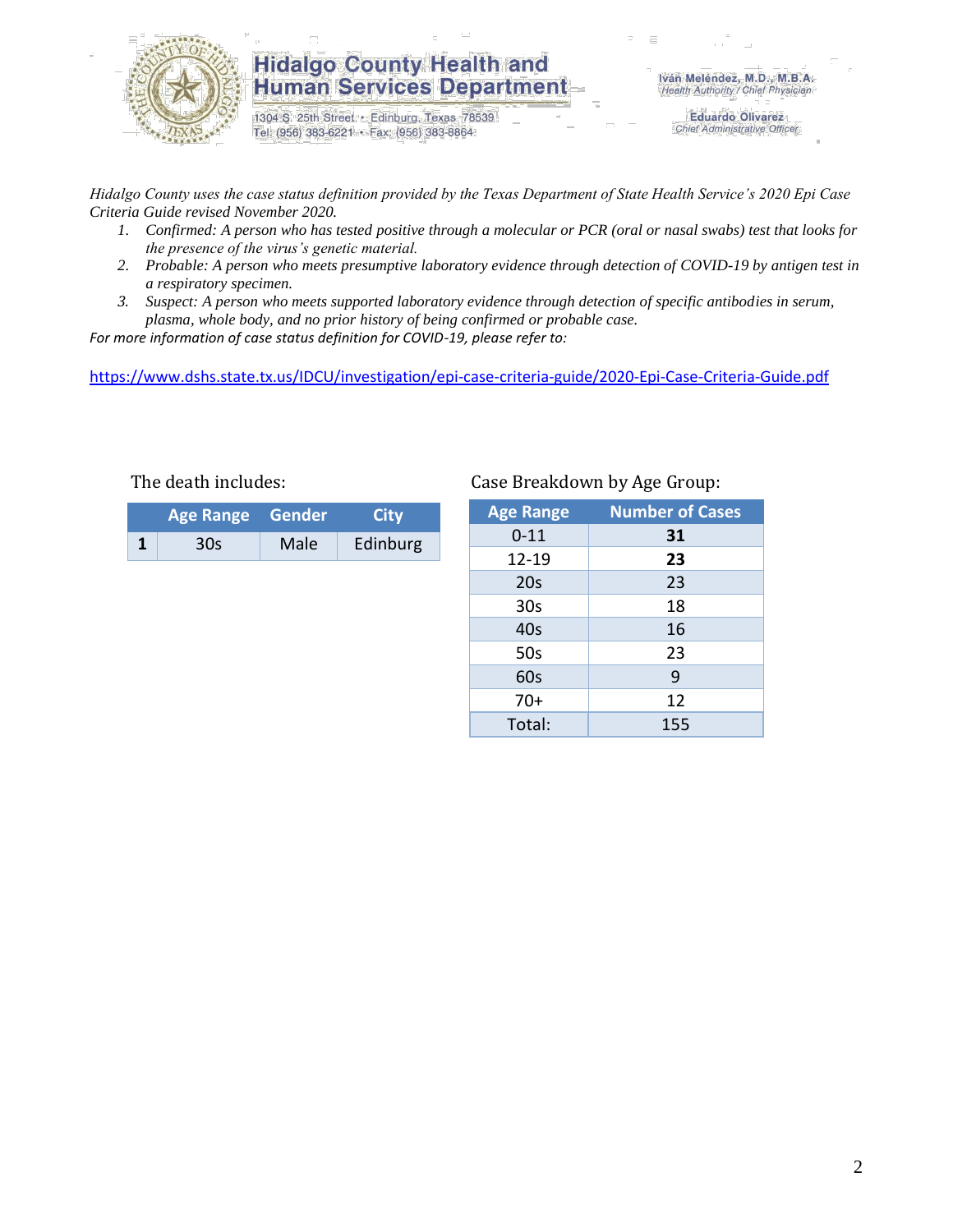

# **Hidalgo County Health and<br>Human Services Department**

1304 S. 25th Street · Edinburg, Texas 78539<br>Tel: (956) 383-6221 · Fax: (956) 383-8864

Iván Meléndez, M.D., M.B.A.<br>Health Authority / Chief Physician

Eduardo Olivarez<br>Chief Administrative Officer

### Wednesday, November 24, 2021 positive cases include:

|                         | <b>Age Range</b> | Gender | <b>City</b> |     | <b>Age Range</b> | <b>Gender</b>                                                                                              | <b>City</b>    |
|-------------------------|------------------|--------|-------------|-----|------------------|------------------------------------------------------------------------------------------------------------|----------------|
| $\mathbf{1}$            | $0 - 19$         | M      | Alamo       | 79  | 60s              | F                                                                                                          | McAllen        |
| 2                       | $0 - 19$         | M      | Alamo       | 80  | 60s              | F                                                                                                          | McAllen        |
| 3                       | 50s              | F      | Alamo       | 81  | $70+$            | F                                                                                                          | McAllen        |
| 4                       | 50s              | M      | Alamo       | 82  | $70+$            | M                                                                                                          | McAllen        |
| 5                       | 50s              | F      | Alamo       | 83  | $70+$            | F                                                                                                          | McAllen        |
| 6                       | 60s              | F      | Alamo       | 84  | $0 - 19$         | M                                                                                                          | Mercedes       |
| $\overline{\mathbf{z}}$ | 40s              | F      | Alton       | 85  | 20s              | F                                                                                                          | Mercedes       |
| 8                       | 40s              | M      | Alton       | 86  | 20s              | M                                                                                                          | Mercedes       |
| 9                       | $0 - 19$         | M      | Donna       | 87  | $70+$            | F                                                                                                          | Mercedes       |
| 10                      | $0 - 19$         | F      | Donna       | 88  | $0 - 19$         | M                                                                                                          | Mission        |
| 11                      | $0 - 19$         | F      | Donna       | 89  | $0 - 19$         | ${\sf M}$                                                                                                  | Mission        |
| 12                      | $0 - 19$         | F      | Donna       | 90  | $0 - 19$         | M                                                                                                          | Mission        |
| 13                      | $0 - 19$         | F      | Donna       | 91  | $0 - 19$         | M                                                                                                          | Mission        |
| 14                      | $0 - 19$         | F      | Donna       | 92  | $0 - 19$         | M                                                                                                          | Mission        |
| 15                      | 30s              | F      | Donna       | 93  | $0 - 19$         | $\mathsf{M}% _{T}=\mathsf{M}_{T}\!\left( a,b\right) ,\ \mathsf{M}_{T}=\mathsf{M}_{T}\!\left( a,b\right) ,$ | Mission        |
| 16                      | 30 <sub>s</sub>  | M      | Donna       | 94  | $0 - 19$         | M                                                                                                          | Mission        |
| 17                      | 40s              | F      | Donna       | 95  | $0 - 19$         | ${\sf M}$                                                                                                  | Mission        |
| 18                      | 50s              | M      | Donna       | 96  | $0 - 19$         | M                                                                                                          | Mission        |
| 19                      | 50s              | M      | Donna       | 97  | 20s              | M                                                                                                          | Mission        |
| 20                      | $0 - 19$         | F      | Edinburg    | 98  | 20s              | F                                                                                                          | Mission        |
| 21                      | $0 - 19$         | F      | Edinburg    | 99  | 20s              | ${\sf M}$                                                                                                  | Mission        |
| 22                      | $0 - 19$         | M      | Edinburg    | 100 | 30 <sub>s</sub>  | M                                                                                                          | Mission        |
| 23                      | $0 - 19$         | M      | Edinburg    | 101 | 30 <sub>s</sub>  | ${\sf M}$                                                                                                  | Mission        |
| 24                      | $0 - 19$         | F      | Edinburg    | 102 | 30 <sub>s</sub>  | M                                                                                                          | Mission        |
| 25                      | $0 - 19$         | F      | Edinburg    | 103 | 40s              | ${\sf M}$                                                                                                  | Mission        |
| 26                      | $0 - 19$         | F      | Edinburg    | 104 | 50s              | F                                                                                                          | Mission        |
| 27                      | $0 - 19$         | M      | Edinburg    | 105 | 50s              | M                                                                                                          | <b>Mission</b> |
| 28                      | $0 - 19$         | F      | Edinburg    | 106 | 50s              | M                                                                                                          | Mission        |
| 29                      | $0 - 19$         | F      | Edinburg    | 107 | 50s              | $\mathsf F$                                                                                                | Mission        |
| 30                      | $0 - 19$         | F      | Edinburg    | 108 | 50s              | F                                                                                                          | Mission        |
| 31                      | $0 - 19$         | F      | Edinburg    | 109 | 60s              | ${\sf M}$                                                                                                  | Mission        |
| 32                      | $0 - 19$         | F      | Edinburg    | 110 | $70+$            | M                                                                                                          | Mission        |
| 33                      | 20s              | F      | Edinburg    | 111 | $70+$            | ${\sf M}$                                                                                                  | Mission        |
| 34                      | 20s              | F      | Edinburg    | 112 | $0 - 19$         | F                                                                                                          | Pharr          |
| 35                      | 20s              | F      | Edinburg    | 113 | $0 - 19$         | F                                                                                                          | Pharr          |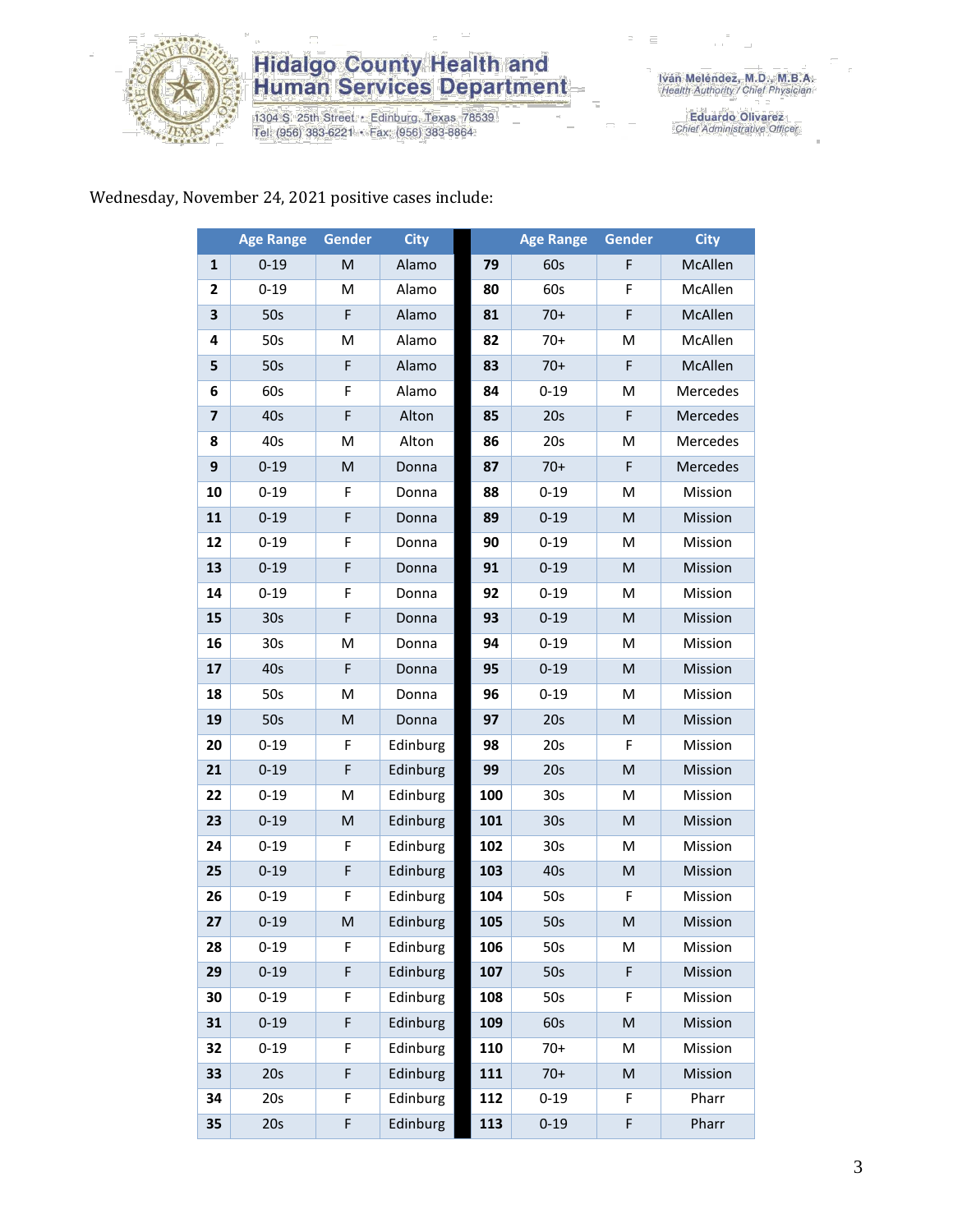

# **Hidalgo County Health and<br>Human Services Department**

1304 S. 25th Street • Edinburg, Texas 78539<br>Tel: (956) 383-6221 • Fax: (956) 383-8864

Eduardo Olivarez<br>Chief Administrative Officer

| 36 | 20s             | F | Edinburg | 114 | 20s             | F                                                                                                          | Pharr       |
|----|-----------------|---|----------|-----|-----------------|------------------------------------------------------------------------------------------------------------|-------------|
| 37 | 30s             | M | Edinburg | 115 | 20s             | $\mathsf F$                                                                                                | Pharr       |
| 38 | 30 <sub>s</sub> | F | Edinburg | 116 | 40s             | F                                                                                                          | Pharr       |
| 39 | 30 <sub>s</sub> | M | Edinburg | 117 | 40s             | $\mathsf F$                                                                                                | Pharr       |
| 40 | 30 <sub>s</sub> | M | Edinburg | 118 | 50s             | F                                                                                                          | Pharr       |
| 41 | 30 <sub>s</sub> | M | Edinburg | 119 | 50s             | $\mathsf F$                                                                                                | Pharr       |
| 42 | 30 <sub>s</sub> | M | Edinburg | 120 | 50s             | M                                                                                                          | Pharr       |
| 43 | 40s             | M | Edinburg | 121 | 50s             | $\mathsf F$                                                                                                | Pharr       |
| 44 | 40s             | M | Edinburg | 122 | 60s             | F                                                                                                          | Pharr       |
| 45 | 40s             | F | Edinburg | 123 | $0 - 19$        | F                                                                                                          | San Juan    |
| 46 | 40s             | F | Edinburg | 124 | $0 - 19$        | F                                                                                                          | San Juan    |
| 47 | 50s             | F | Edinburg | 125 | 20s             | $\mathsf F$                                                                                                | San Juan    |
| 48 | 50s             | F | Edinburg | 126 | 20s             | F                                                                                                          | San Juan    |
| 49 | 50s             | M | Edinburg | 127 | 20s             | $\mathsf F$                                                                                                | San Juan    |
| 50 | 60s             | M | Edinburg | 128 | 30 <sub>s</sub> | F                                                                                                          | San Juan    |
| 51 | 60s             | M | Edinburg | 129 | 30 <sub>s</sub> | $\mathsf{M}% _{T}=\mathsf{M}_{T}\!\left( a,b\right) ,\ \mathsf{M}_{T}=\mathsf{M}_{T}\!\left( a,b\right) ,$ | San Juan    |
| 52 | 60s             | F | Edinburg | 130 | 40s             | M                                                                                                          | San Juan    |
| 53 | 60s             | M | Edinburg | 131 | 40s             | F                                                                                                          | San Juan    |
| 54 | $70+$           | F | Edinburg | 132 | $0 - 19$        | M                                                                                                          | Undisclosed |
| 55 | $70+$           | F | Edinburg | 133 | $0 - 19$        | F                                                                                                          | Undisclosed |
| 56 | $70+$           | M | Edinburg | 134 | $0 - 19$        | M                                                                                                          | Undisclosed |
| 57 | $0 - 19$        | F | Hidalgo  | 135 | $0 - 19$        | $\mathsf F$                                                                                                | Undisclosed |
| 58 | $0 - 19$        | M | Hidalgo  | 136 | 20s             | F                                                                                                          | Undisclosed |
| 59 | 20s             | F | Hidalgo  | 137 | 30 <sub>s</sub> | F                                                                                                          | Undisclosed |
| 60 | $0 - 19$        | F | McAllen  | 138 | $70+$           | M                                                                                                          | Undisclosed |
| 61 | $0 - 19$        | M | McAllen  | 139 | $70+$           | ${\sf M}$                                                                                                  | Undisclosed |
| 62 | $0 - 19$        | M | McAllen  | 140 | $0 - 19$        | F                                                                                                          | Weslaco     |
| 63 | $0 - 19$        | M | McAllen  | 141 | $0 - 19$        | F                                                                                                          | Weslaco     |
| 64 | $0 - 19$        | F | McAllen  | 142 | $0 - 19$        | м                                                                                                          | Weslaco     |
| 65 | $0 - 19$        | M | McAllen  | 143 | $0 - 19$        | F                                                                                                          | Weslaco     |
| 66 | 20s             | M | McAllen  | 144 | $0 - 19$        | M                                                                                                          | Weslaco     |
| 67 | 20s             | M | McAllen  | 145 | $0 - 19$        | ${\sf M}$                                                                                                  | Weslaco     |
| 68 | 20s             | M | McAllen  | 146 | $0 - 19$        | F                                                                                                          | Weslaco     |
| 69 | 20s             | F | McAllen  | 147 | 20s             | F                                                                                                          | Weslaco     |
| 70 | 20s             | M | McAllen  | 148 | 20s             | F                                                                                                          | Weslaco     |
| 71 | 30 <sub>s</sub> | M | McAllen  | 149 | 30 <sub>s</sub> | M                                                                                                          | Weslaco     |
| 72 | 40s             | Μ | McAllen  | 150 | 30s             | F                                                                                                          | Weslaco     |
| 73 | 40s             | M | McAllen  | 151 | 30s             | M                                                                                                          | Weslaco     |
| 74 | 40s             | F | McAllen  | 152 | 40s             | M                                                                                                          | Weslaco     |